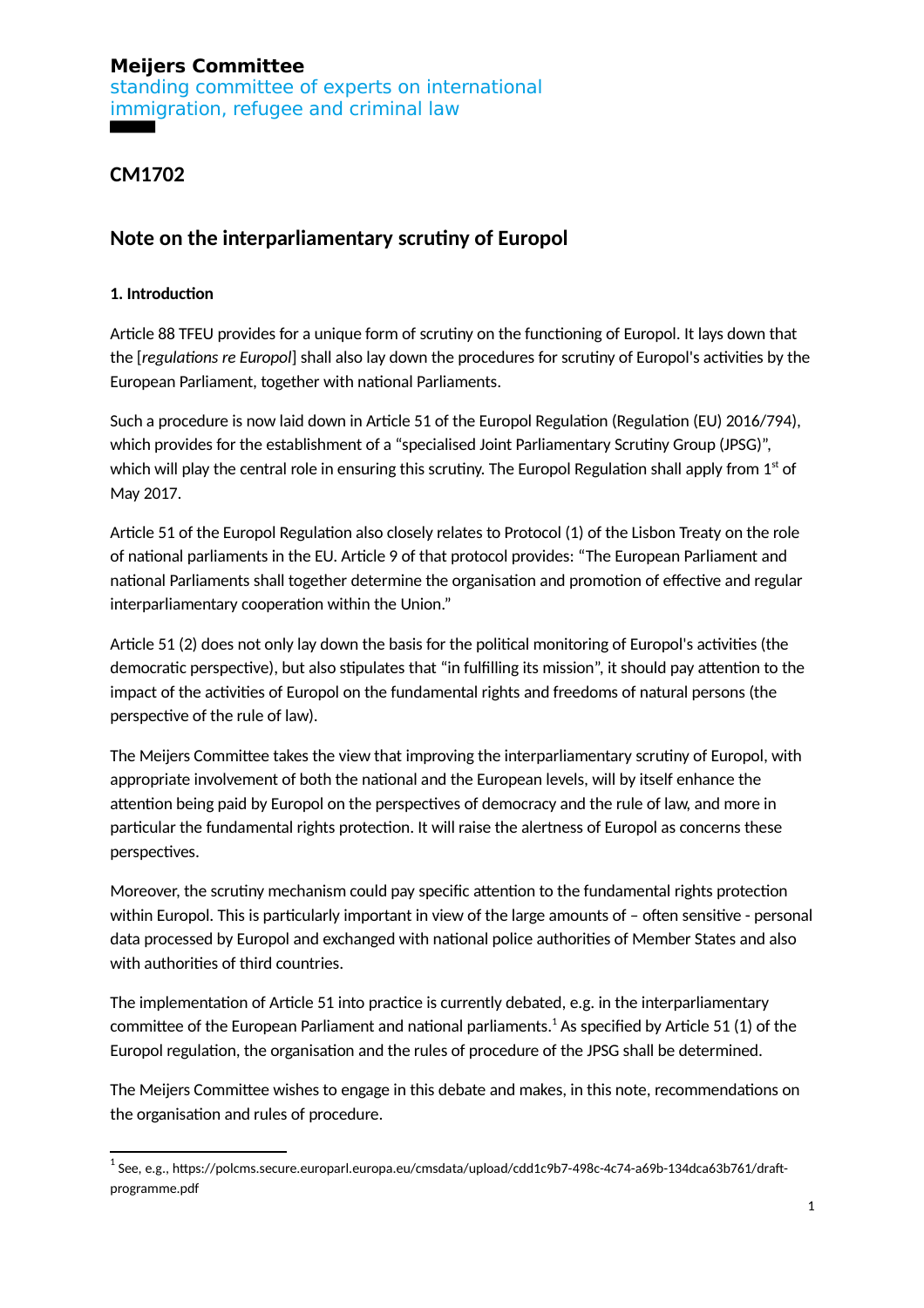standing committee of experts on international immigration, refugee and criminal law

#### **2. Context**

Europol as an EU agency operates "in between" the European and the national jurisdictions. It is a general feature of EU agencies that they are a body under EU law with executive tasks and as such subject to judicial oversight by the Court of Justice. However, their organisational and operational structures provide for important national influences. $^2$  $^2$  The common governance structure of EU agencies with a Management Board with representatives of national governments (and the Commission) is a clear illustration.

In the case of Europol, the connection with the national jurisdiction is even more pronounced. As regards Europol, the formalised cooperation between the EU and the Member States takes place at various instances.

Article 5 provides for the participation of Europol's staff in joint investigation teams, whereas Article 7 (2) lays down that each "Member State shall establish or designate a national unit, which shall be the liaison body between Europol and the competent authorities of that Member State".

Article 10-15 specify the establishment and the functioning of Europol's Management Board, composed of one representative of each Member State and one representative of the Commission. Contrary to the practice of many other EU agencies, the European parliament has no seat in the Management Board, not even as an observer.

Specific attention is given to the cooperation between the European and the national level in the domain of data protection. Article 44 of the Europol Regulation seeks to ensure that the European Data Protection Supervisor – when it supervises the processing of personal data by Europol - acts in close cooperation with national supervisory authorities in the area of data protection and Article 45 establishes a Cooperation Board with an advisory function.

These mechanisms for cooperation emphasise the shared responsibilities for Europol's functioning and at the same time – precisely because of these shared responsibilities – they make the democratic accountability of Europol more complex.

The interparliamentary scrutiny mechanism of Article 51 of the Europol Regulation is therefore a *conditio sine qua non* for a proper democratic control on Europol, which - as said – includes the scrutiny of fundamental rights protection.

#### **3. Objectives**

The main objective of the joint parliamentary control is to ensure the democratic accountability of Europol and to create trust. Europol is a body of experts exercising public tasks and should, as such, be subject to adequate supervision of a democratically elected body. This parliamentary control is even more crucial in view of the tasks of Europol which operates in the police area and processes and exchanges large amounts of personal data, quite often of a sensitive nature. Europol's activities are also

<span id="page-1-0"></span> $^{\rm 2}$  See more in general, Michelle Everson, Cosimo Monda, and Ellen Vos (eds), 2014, EU Agencies in between Institutions and Member States, Kluwer Law International, 2014, particularly Chapter 1 thereof.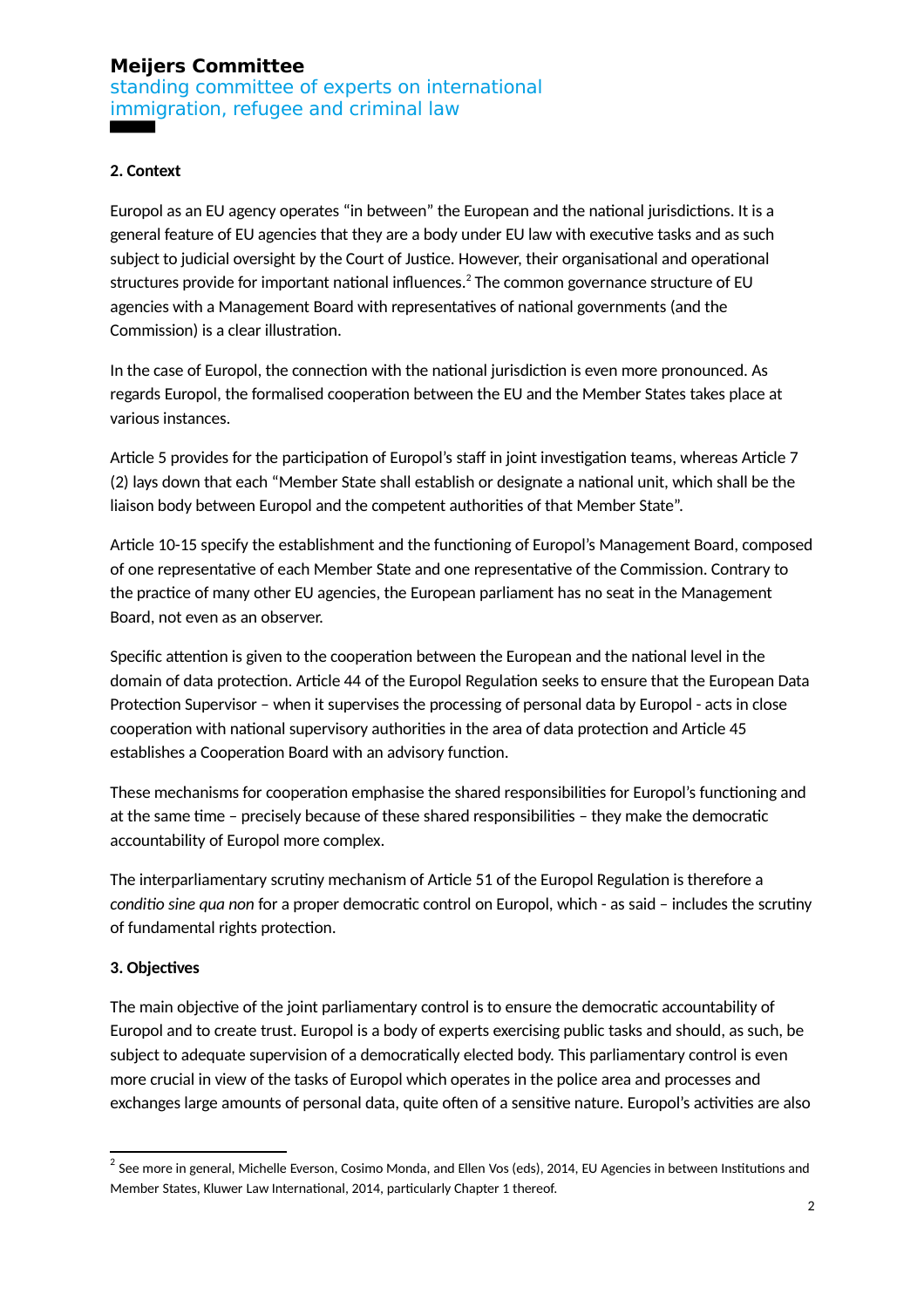standing committee of experts on international immigration, refugee and criminal law

of a technically complex nature, for instance where fighting cybercrime or counterterrorism are the objectives.

Europol's activities are situated in a core area of a democratic society, subject to the rule of law, and the judicial protection of the individual. Appropriate parliamentary control may enhance the transparency of a sector which has inherent characteristics of secrecy. It may also enhance the confidence people have in the European Union.

It is therefore crucial that Europol's activities are scrutinized in an effective manner. This requires, for instance, that:

- The scrutiny extends to the multiannual programming and the annual work programmes of Europol and does not, a priori, exclude Europol's operational activities.
- Special attention is given to Europol's operations in the EU external context, in view of the particularly sensitive nature of these operations, as for instance demonstrated by the role of Europol in the TFTP agreement between the EU and the United States.

### **4. Key features of joint parliamentary control**

Europol is an EU agency and should as such be subject to parliamentary scrutiny by the European Parliament. Scrutiny by the European Parliament is essential, if only because operations of Europol at EU level may have a direct impact on individuals. At the same time, Europol is a body for the cooperation of national police authorities and should be subject to control by the parliaments of the Member States. The control by national parliaments should extend to the activities of national authorities when cooperating with Europol and should provide a clear overview of the (effectiveness of the) cooperation between Europol and national police authorities. The same applies to the functioning of the representatives of the national governments in the Management Board and to the functioning of the representatives of the national supervisory authorities for data protection in the Cooperation Board under Article 45 Europol Regulation (see below).

In view of this "in between" nature of Europol, joint parliamentary control is a prerequisite for Europol's legitimacy and for the legitimacy of the parliamentary role.

Joint parliamentary control should also enhance the effectiveness of the parliamentary role, of course provided that cooperation between MEPs and members of national parliaments is practiced in a spirit of sincere cooperation.

This can also have as an effect that members of national parliaments and MEPs better understand each other's' roles and contributions. The contributions of both levels could reinforce the quality of the parliamentary control and would be more than a zero sum game.

However, this requires that:

- Responsibilities are clearly divided. Joint parliamentary scrutiny should not lead to a situation where neither the EP, nor national parliaments take responsibilities and take proactive action.
- The conditions are set for quick (re-)action.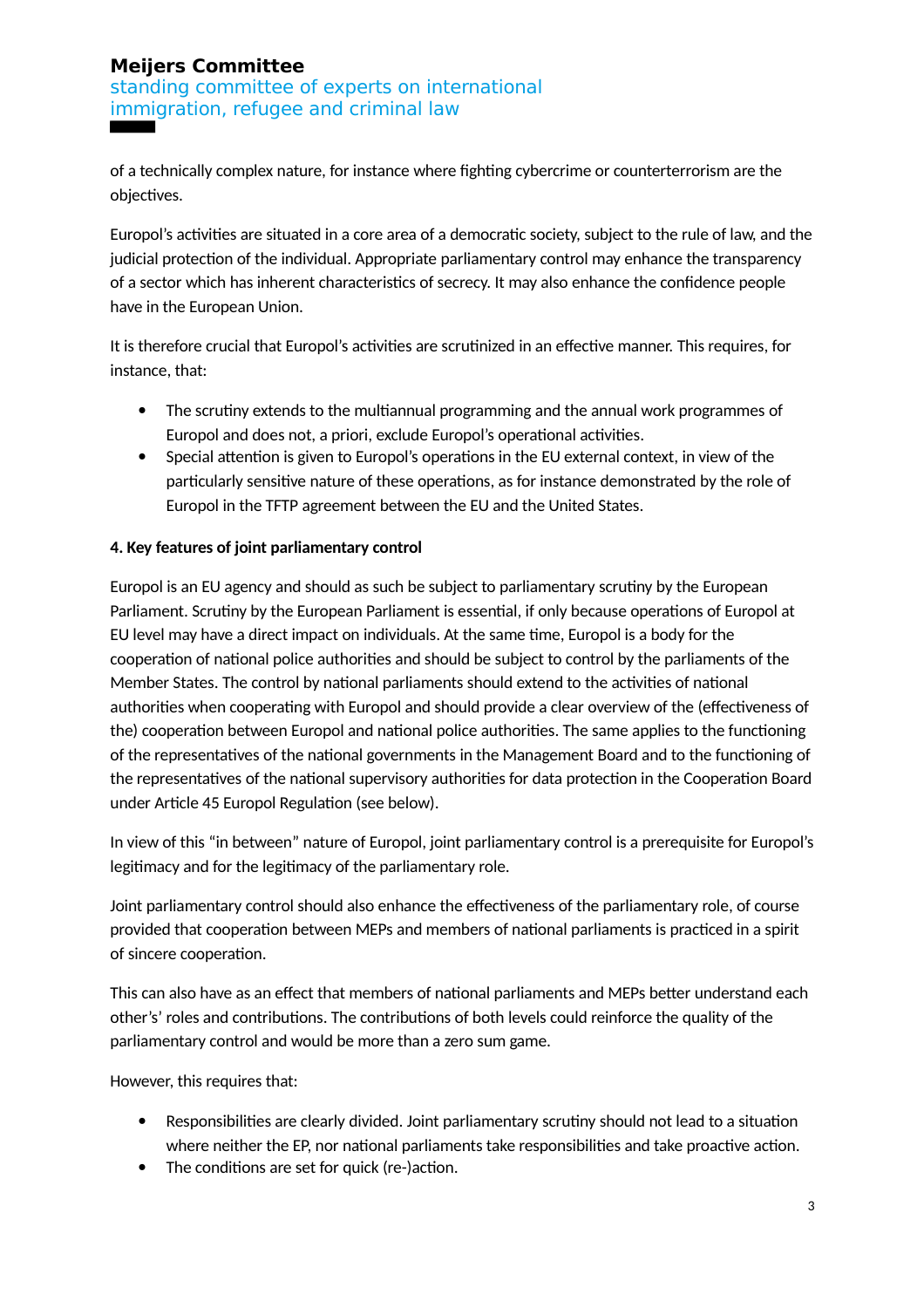standing committee of experts on international immigration, refugee and criminal law

The Meijers Committee would, in these perspectives, favour an organisational structure of the JPSG which includes a small group of parliamentarians (from both the European and the national levels) that would be able to act effectively and rapidly. It therefore pleads for the setting up of an operational core group within the JPSG. It is in that particular context crucial that the different levels and fields of expertise are sufficiently represented in this core group. The precise numbers of participants from both levels or the division of voting rights is of lower importance.

#### **5. The relations with (the Cooperation Board for) data protection supervision**

The Europol Regulation creates a new mechanism for data protection supervision, which should create a strong cooperation mechanism between the EDPS and the national supervisory authorities. According to Article 44 thereof, the EDPS shall act in close cooperation with the national authorities and shall use the expertise and experience of these authorities. In some cases, where data originate from one or more Member States, consultation of the national authorities is compulsory.

A structural cooperation is also set up. Article 45 provides for a Cooperation Board composed of representatives of the EDPS and the national supervisory authorities, with an advisory function.

This cooperation in the area of data protection is an additional reason why the JPSG can have added value. Although independent, the DPAs are not exempted from any parliamentary influence. $^3$  $^3$  Since the parliamentary scrutiny vis-à-vis the EDPS is a task of the EP, and the national parliaments play their role in relation to national DPAs, the JPSG could help to ensure coordination.

Moreover, the Meijers Committee advises that not only the EDPS (Article 51 (2)(b), but also the Chair of the Cooperation Board appears regularly before the JPSG. The main content of these meetings should be included in the summary conclusions submitted to the EP and the national parliaments (Art 51(5)). These could be requirements that could be laid down in the rules of procedure.

The above could enhance the democratic scrutiny on the data protection supervision, but also ensure that there is structural attention for the respect of fundamental rights by Europol.

#### **6. Transparency and secrecy**

The various cooperation mechanisms - and the JPSG in particular - have as important features that they serve as structures for information exchange between Europol, the national police authorities and the various instances tasked with the scrutiny of Europol's performance. These mechanisms may enhance the transparency of governments and are subject to the rules on access to documents (see Articles 15 TFEU and 42 Charter).

The Meijers Committee takes the view that under Article 51 of the Europol Regulation transparency should be the rule and discretion and confidentiality the exception. Article 51 (2)(a) provides for a framework which requires Europol's management to appear before the JPSG and discuss a wide range of subjects. The rules of procedure should specify in a restrictive manner the occasions where the management of Europol may invoke discretion and/or confidentiality. We propose that the rules of procedure limit these notions to sensitive case related information. The rules of procedure could also

<span id="page-3-0"></span> $^3$  CJEU, Case C-518/07, Com/Germany, at 43.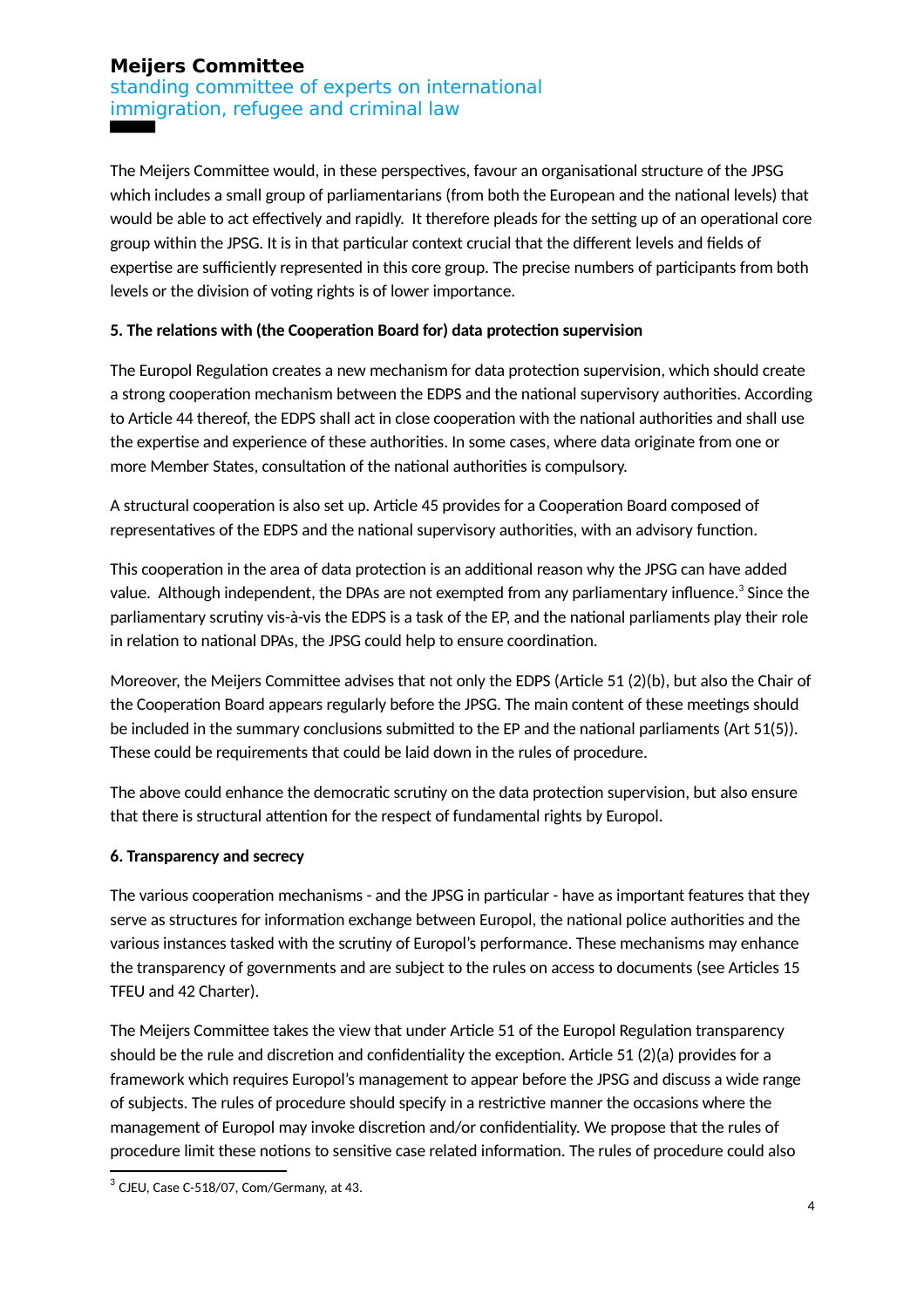standing committee of experts on international immigration, refugee and criminal law

provide for the possibility of members of the JPSG to have access to this type of information on the basis of confidentiality. Limited access may also require security clearance.

Transparency should also be the rule as far as the external tasks of Europol are concerned, for instance activities in relation to the operational and strategic agreements with third countries and with international organisations and in relation to the implementation of the EU-US TFTP Agreement. This should also be made explicit in the rules of procedure.

In the interest of transparency, it could also be provided that the JPSG organises hearings with stakeholders and develops common views by way of resolutions or other policy interests.

#### **7. Data protection**

The Meijers Committee takes the view that the JPSG should also be used as a forum for discussing matters of data protection. Article 51(2)(b) lays down that the EDPS shall appear before the JPSG to discuss general matters of data protection. The rules of procedure should specify subjects that should in event be discussed are the transfers of personal data with EU bodies, international organisations and private parties, as well as the experiences with personal data breaches. Specific attention should be paid to the application of Europol of the purpose limitation principle.

In view of the large scale and the sensitive nature of the processing of personal data by Europol, data protection should not only be discussed in the exchanges with the EDPS, but should also be a structural subject of the meetings with Europol's management under Article 51(2)(a). The rules of procedure should specify this.

#### **8. The application of the Charter**

Europol's activities have direct implications for fundamental rights protection, also outside the area of data protection. The Meijers Committee recommends the JPSG to pay attention to the fundamental rights aspects of the functioning of Europol in a structured manner. The rules of procedure could lay the foundation of this.

In substance, the scrutiny by the JPSG could deal with the subjects discussed in the European Parliament Report of 24 November 2016 on the situation of fundamental rights in the European Union in 2015 (2016/2009(INI)), as far as Europol's activities have direct implications for fundamental rights. The JPSG could ask Europol's management a regular overview of the fundamental rights implications of its activities, particularly in domains where human rights are at the core such as the combat of trafficking in human beings and the protection of its victims, including migrants, and the fight against terrorism.

#### **9. Organisation and rules of procedure**

Article 51 of the Europol Regulation provides for an assignment to the European Parliament and the national parliaments to determine the organisation and the rules of procedure of the JPSG.

The Meijers Committee advises to clearly lay down in the rules of procedure or in its recitals: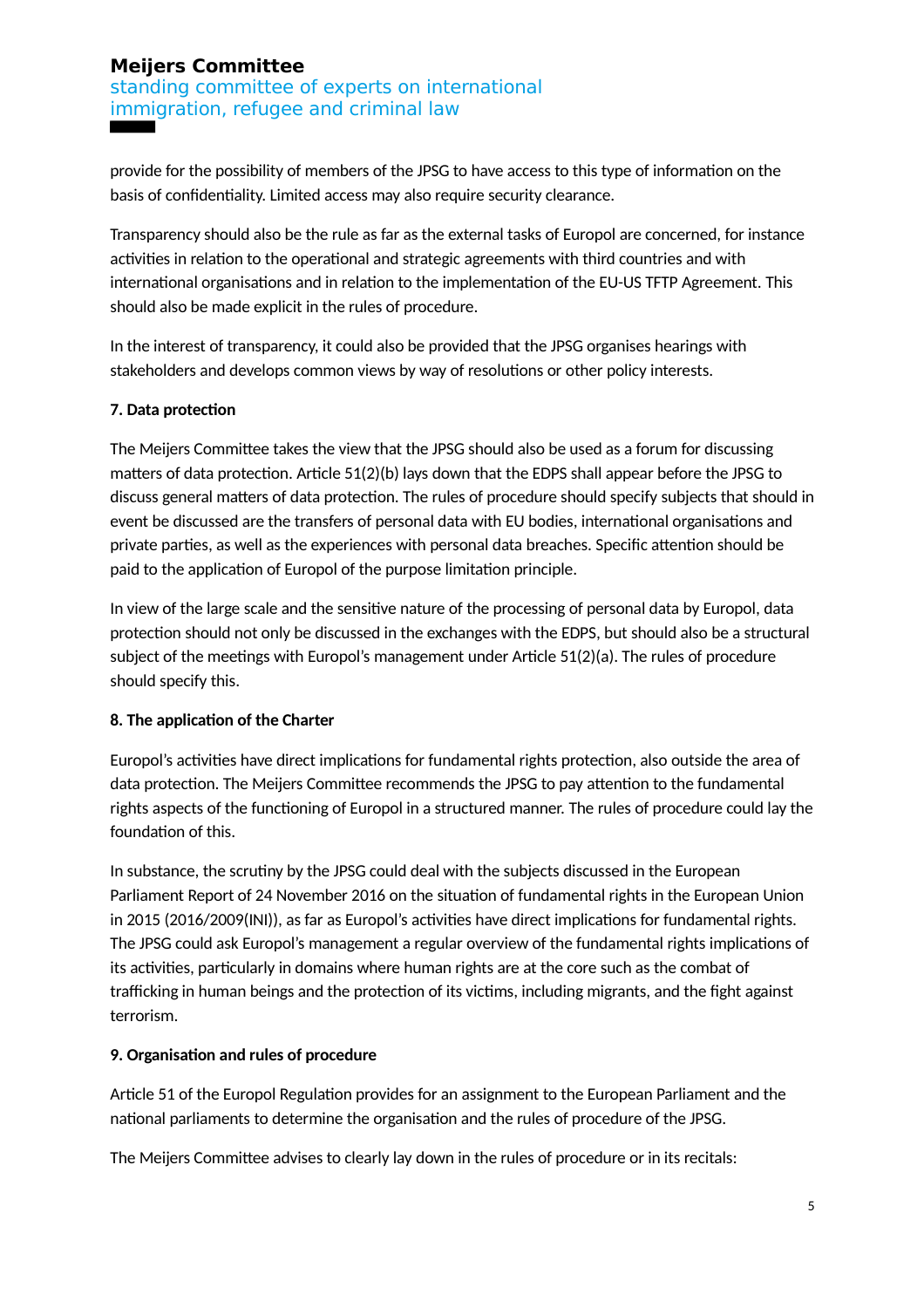standing committee of experts on international immigration, refugee and criminal law

- the main objectives of parliamentary scrutiny, which should consider both the democratic perspective and the perspective of the rule of law.
- That parliamentary scrutiny should be based on the principle of effectiveness and should serve to enhance the legitimacy of Europol's functioning. The effectiveness could be enhanced if the JPSG would be able to act effectively and rapidly. This pleads for the setting up of an operational core group within the JPSG.
- The relation with data protection supervision (by the EDPS, the national data protection authorities and the Cooperation Board of Article 45.
- The effective protection of fundamental rights as an element of the monitoring by the JPSG.
- The application of the principle of transparency and the strict exceptions to this principle.

Furthermore, in the same spirit, the Rules of procedure should include procedural arrangements. This note contains examples of such procedural arrangements.

## **10. Finally**

The issue of parliamentary scrutiny extends beyond Europol. The TFEU also refers to joint parliamentary oversight of Eurojust. Moreover, the considerations in this note may also apply to other EU agencies established in the Area of Freedom, Security and Justice and even, further, to agencies in other domains of EU law.

The organisation and the rules of procedure of the JPSG could therefore be developed into a model for parliamentary oversight on EU agencies in general.